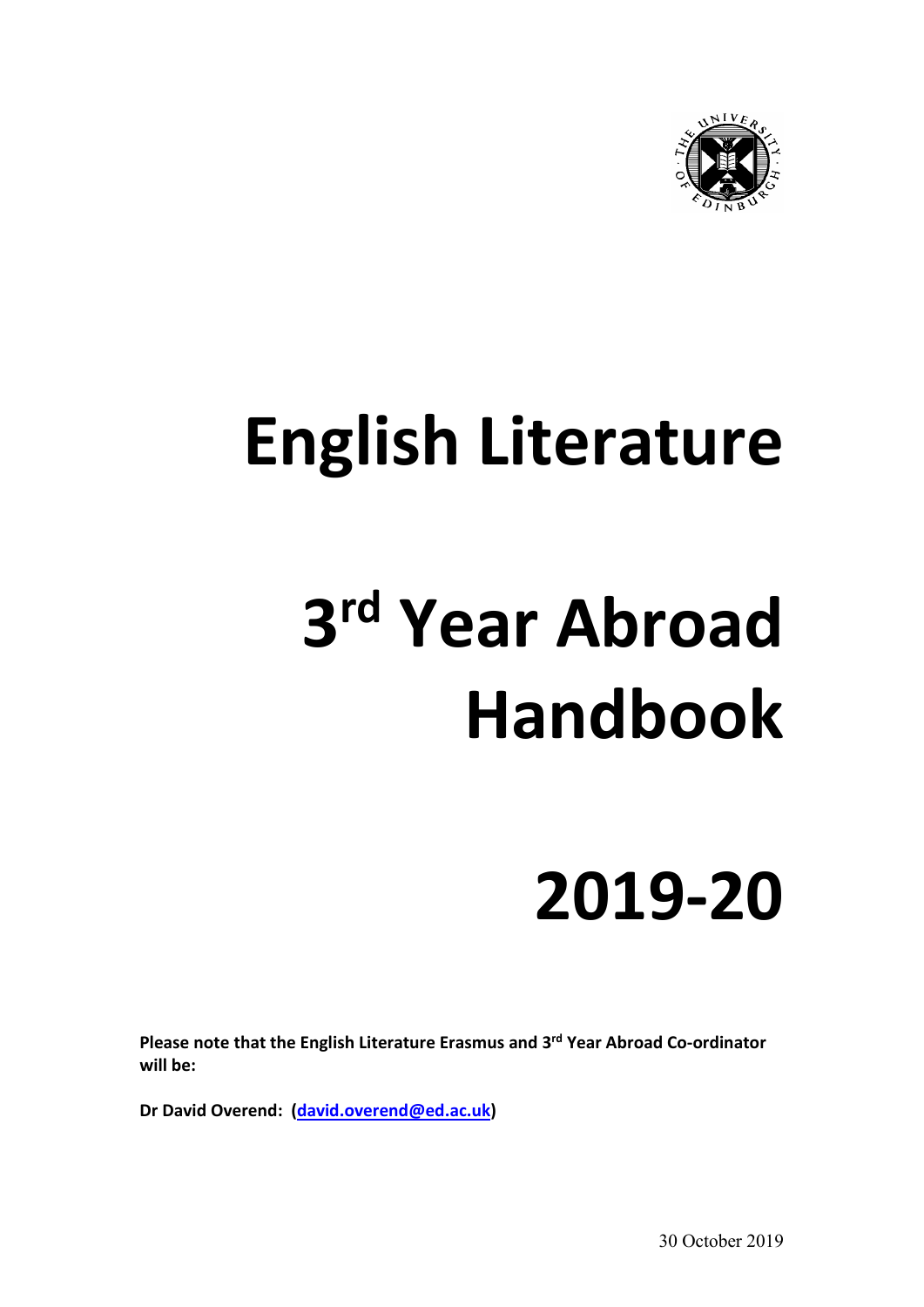**Contents:**

| <b>Third Year Abroad for Single Honours Students</b>                                                    | 3 |
|---------------------------------------------------------------------------------------------------------|---|
| <b>Third Year Abroad for Combined Hons Students</b><br>(except those on degrees with a modern language) | 5 |
| Third Year Abroad for Combined Hons with a<br><b>Modern Language</b>                                    | 7 |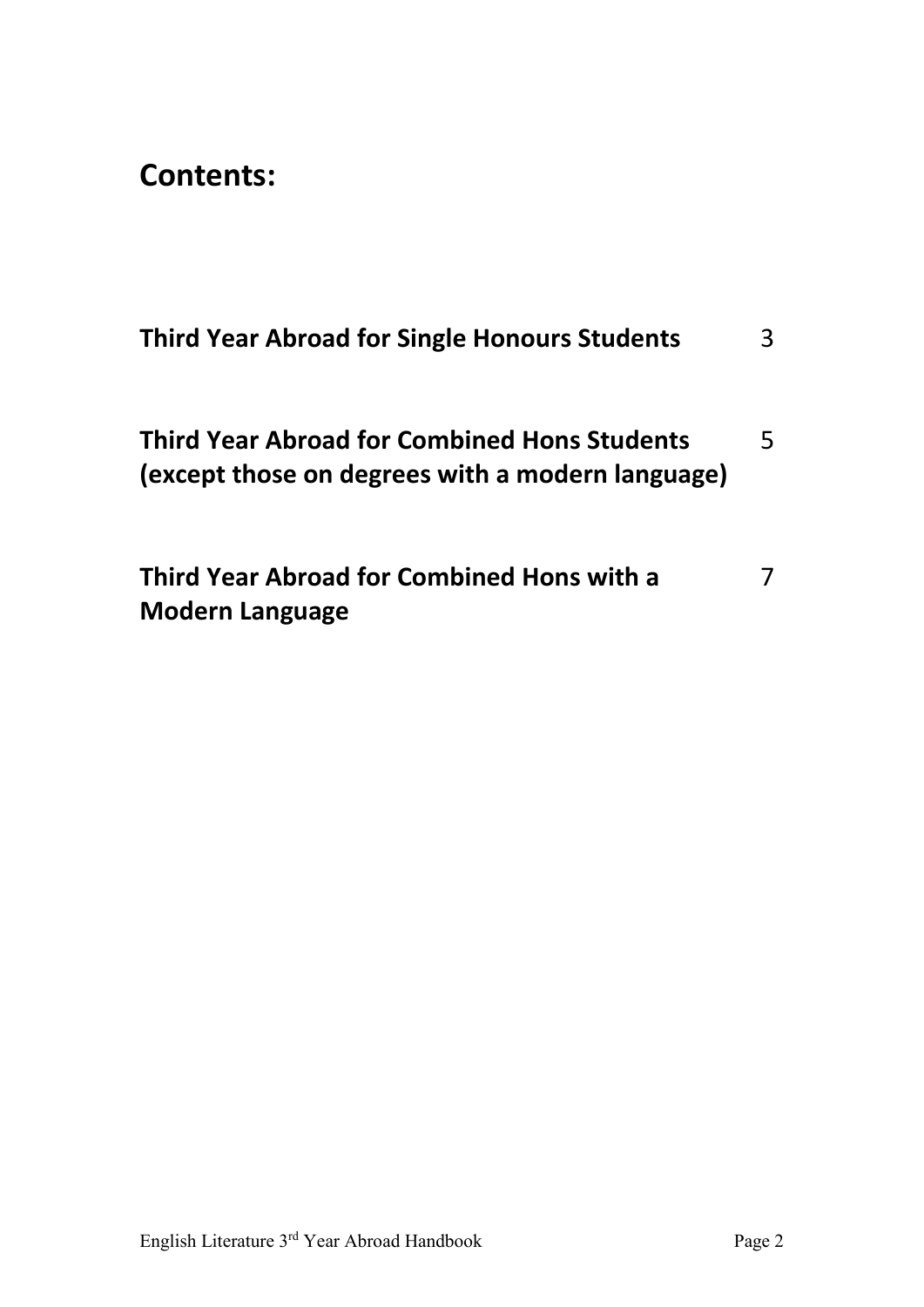**A third year at a university abroad should be an enjoyable and worthwhile experience. The information below explains how it will fit into your degree programme.** 

### **SECTION ONE: THIRD YEAR ABROAD – SINGLE HONOURS**

#### **COURSES TO TAKE ABROAD – SINGLE HONOURS STUDENTS**

We expect you to take the equivalent of a normal workload for a third-year undergraduate in Edinburgh, i.e. 120 Edinburgh credits. This amounts to 60 ECTS on the European Credit Transfer System for Erasmus exchange programmes; for universities on the International Exchange programme (e.g. North America, Australia, Delhi etc.), credit equivalences vary and you must check with Edinburgh Global (the International Office) what the particular credit equivalence is. You will also find that universities may structure their courses in quite different ways across the academic calendar (e.g. teaching across three terms rather than two semesters; different numbers of courses, etc.). Although you are usually required to choose your preferred courses in the spring and/or early summer before you leave, these are provisional and you may not always be able to work out exactly what courses you take until you arrive at your host university. It is also possible that there may be course changes or cancellations; if this happens, you must choose an alternative course, inform your Exchange Co-ordinator, and update the Learning Agreement.

In general, you will have a free choice of which courses to take - except that:

- a. they must be at third-year level or above, and broadly in the field of literature in English;
- b. roughly 25% of your work should be in pre-1800 areas (providing appropriate courses are available at your host university);
- c. in some rare cases, there are universities who work largely with oral assessment and do not demand essays. We strongly advise that you continue to write essays while abroad, even if your host institution does not require this. (If you find yourself in this position, self-generated essays can be written in consultation with the English Literature Exchange Co-ordinator, Dr David Overend [\(david.overend@ed.ac.uk\)](mailto:david.overend@ed.ac.uk).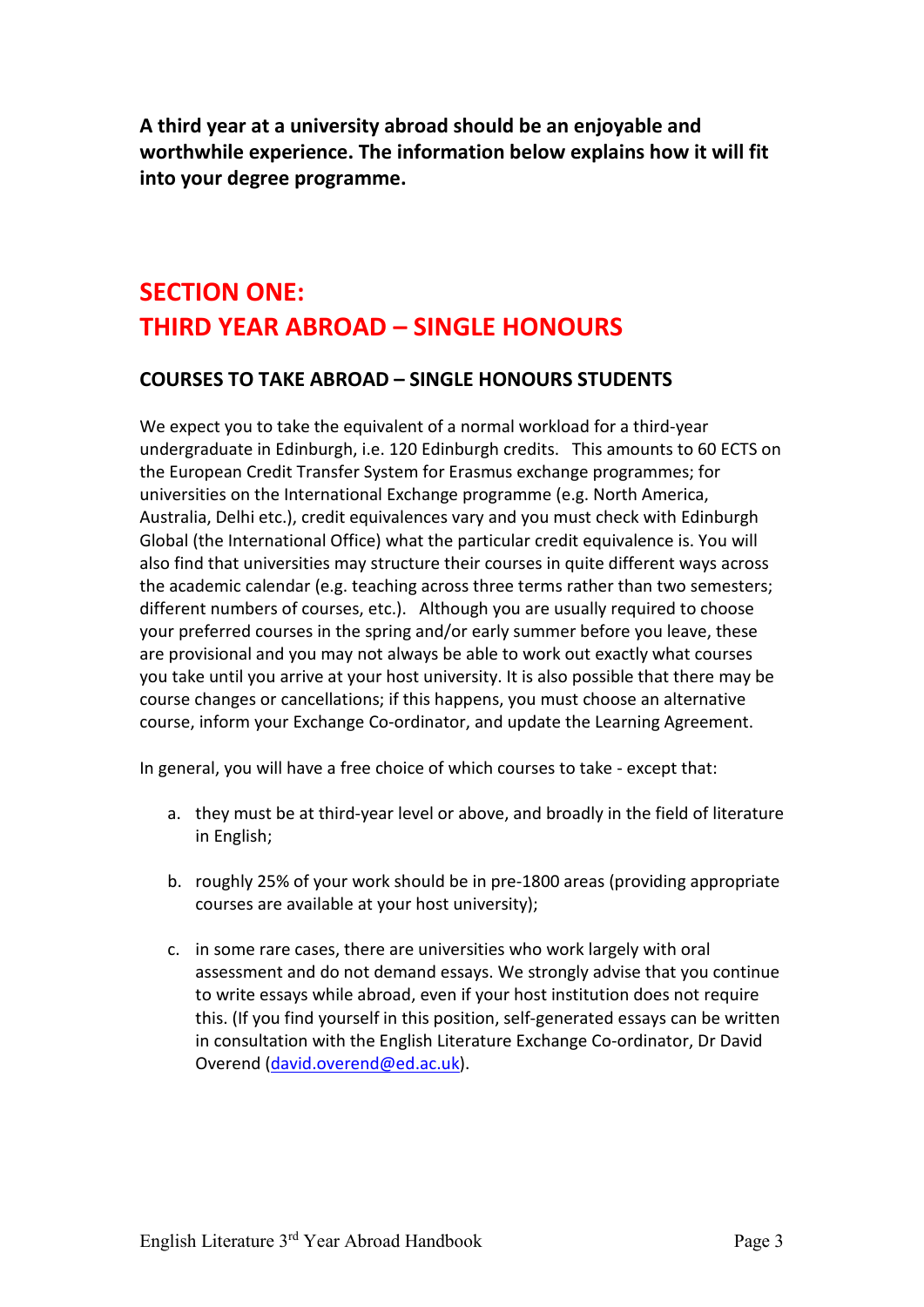#### **THE THIRD YEAR ABROAD AND FINALS FOR SINGLE HONOURS STUDENTS**

Though the courses you take abroad collectively count as replacing the third year English Literature work you would have completed had you stayed in Edinburgh, the grades you achieve abroad will NOT be included in the calculation of the final classification of your degree.

Your final degree classification will be calculated on fourth-year marks. These are calculated according to a total of 120 credits, which are made up in the way set out in the **English Literature Honours handbook** (available to consult on the English Literature website):

| Course                                         | <b>Credits</b> |  |
|------------------------------------------------|----------------|--|
| 4 <sup>th</sup> Year Semester 1                |                |  |
| Core Period Course (Romanticism to Modernism)  | 20             |  |
| Option course                                  | 20             |  |
| 4 <sup>th</sup> Year Semester 2                |                |  |
| Core Period Course (Modernism to Contemporary) | 20             |  |
| Option course                                  | 20             |  |
| 4 <sup>th</sup> Year Semesters 1 and 2         |                |  |
| The English Literature Dissertation            | 40             |  |
| 4 <sup>th</sup> Year TOTAL                     | 120            |  |

#### **However, your work abroad is nonetheless very important:**

- a. The **successful completion** of the third year at your host institution counts for the completion of your third year at Edinburgh. If you do not pass all your courses abroad, you may not continue to year 4 of your degree. A university committee now monitors completion of work abroad, and will judge if proceeding to fourth year is allowed.
- b. It is important to work at the highest level you can in your courses abroad, otherwise you will find the transition to fourth year-level work in Edinburgh very difficult. You need to be sure that you have prepared yourself for the demands of fourth year work by performing as well as you are able in the third year.
- c. During your fourth year you are likely to be making applications for jobs, for further training or for postgraduate study. At that stage the only evidence of your ability that will be available to prospective employers, funding agencies or even referees is the transcript of your marks from your host university. A poor third year transcript will obviously jeopardise your chances.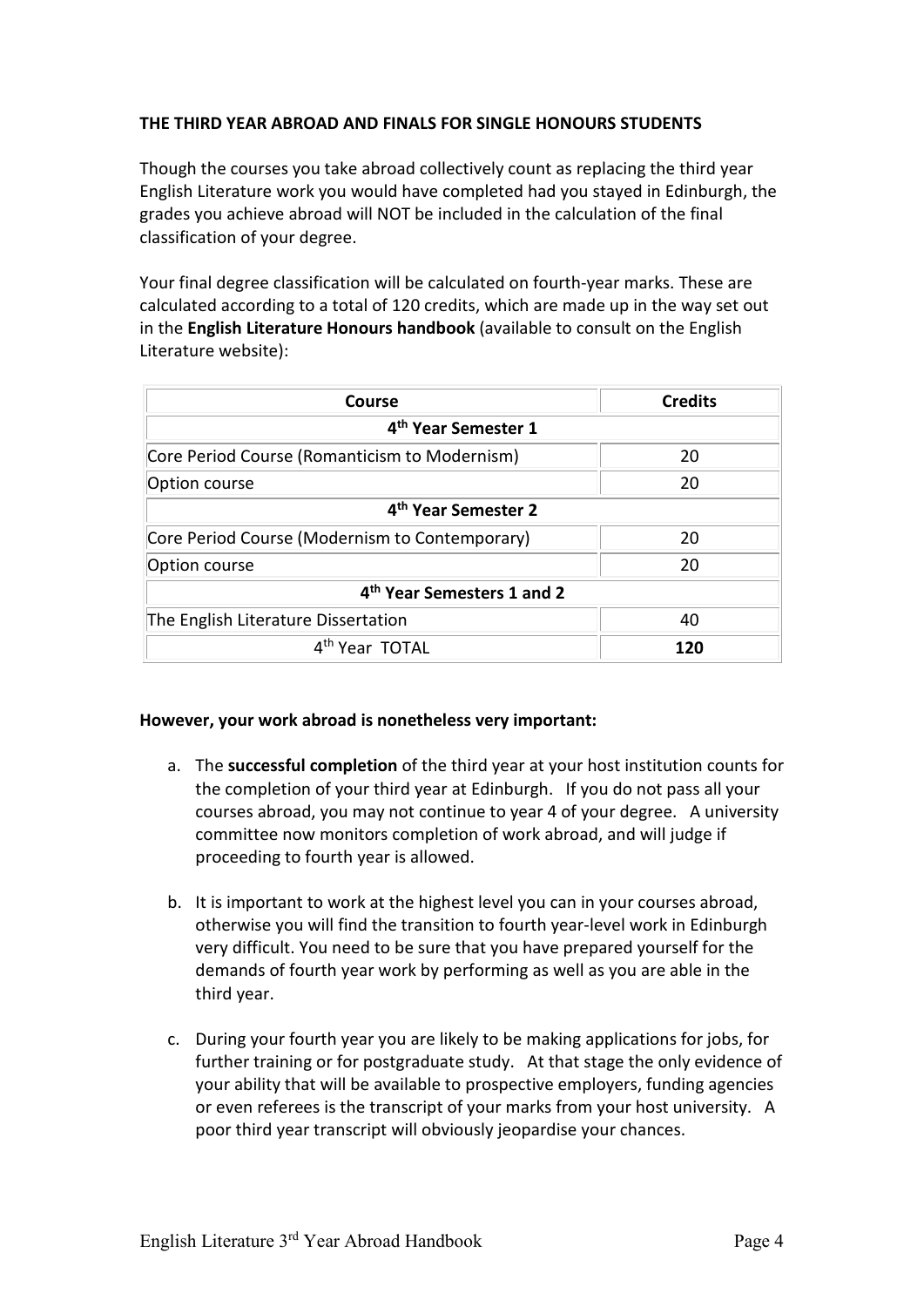d. In order for you to pass into fourth year, it is vital that we receive your host university's official transcript demonstrating that you have passed a full year's complement of courses. Courses and their credit values are checked by the College committee when you return to Edinburgh, as a condition of your progression into Fourth Year, so it is essential that we are sure you are undertaking enough study, and at the right level.

#### **CONTACT**

You can see for the reasons discussed above that it is very important to keep in touch with the Department while you are away, to sort out potential problems as they arise, and to make sure you receive information from us. In particular, you will need to obtain your application form for fourth-year courses, which is usually sent out in early Spring (late February to March) of your Third Year.

Consequently:

- a. Keep in contact with the English Literature Exchange Co-ordinator: this is Dr David Overend [\(david.overend@ed.ac.uk\)](mailto:david.overend@ed.ac.uk)
- b. For those on an Erasmus exchange, the English Literature department also has a centralised ERASMUS email address to which enquiries may be directed [\(Erasmus@ed.ac.uk\)](mailto:Erasmus@ed.ac.uk).

## **SECTION TWO: THIRD YEAR ABROAD - COMBINED HONOURS (Not with a Modern Language)**

#### **COURSES TO TAKE ABROAD**

We expect you to take the equivalent of a normal workload for a third-year undergraduate in Edinburgh, i.e. 120 Edinburgh credits. This amounts to 60 ECTS on the European Credit Transfer System for Erasmus exchange programmes; for universities on the International Exchange programme (e.g. North America, Australia, Delhi etc.), credit equivalences vary and you should check with Edinburgh Global (the International Office) what the particular credit equivalence is. You will also find that universities may structure their courses in quite different ways across the academic calendar (e.g. teaching across three terms rather than two semesters; different numbers of courses, etc.). Although you are usually required to choose your preferred courses in the spring and/or early summer before you leave, these are provisional and you may not always be able to work out exactly what courses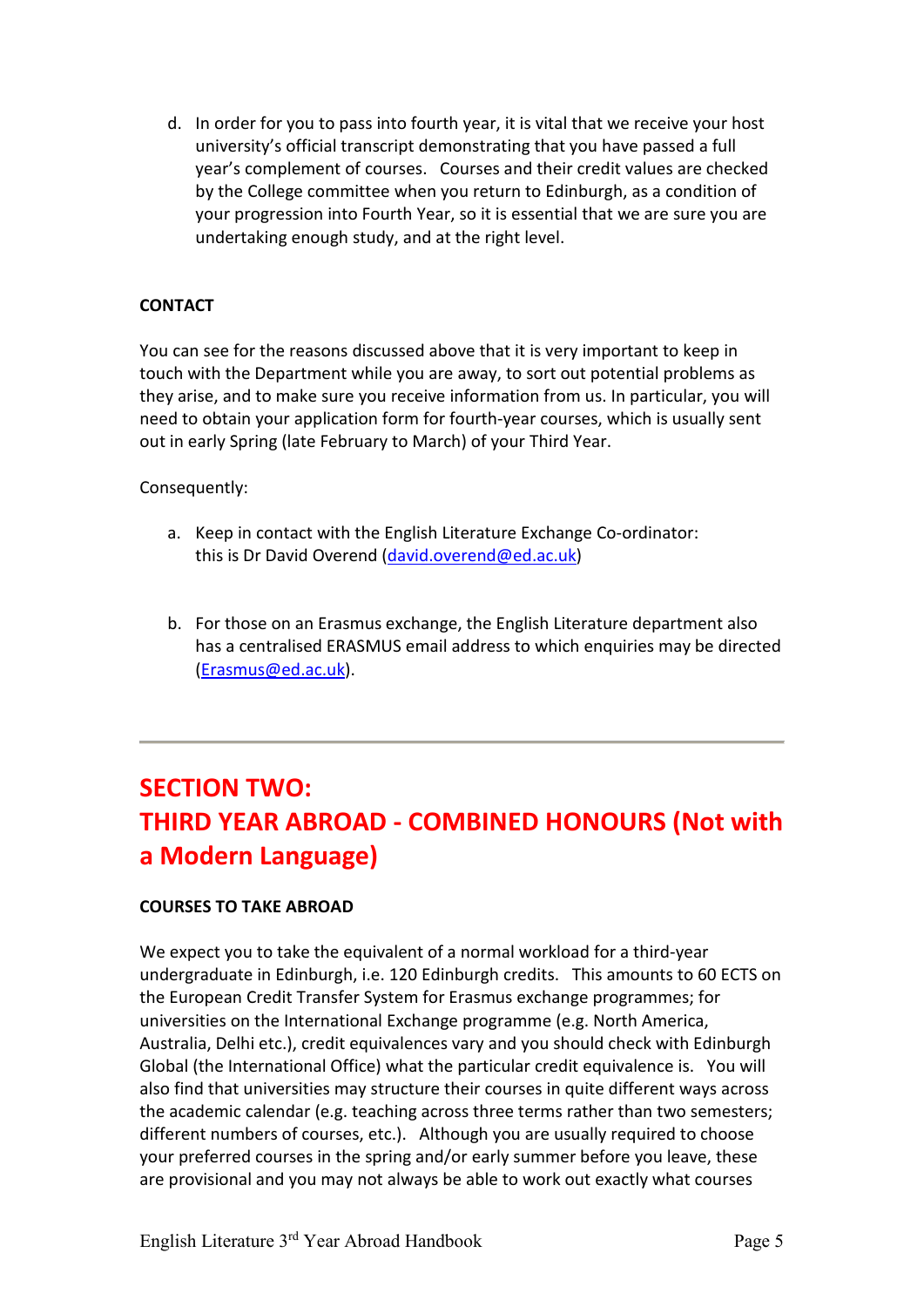you take until you arrive at your host university. It is also possible that there may be course changes or cancellations; if this happens, you must choose an alternative course, inform your Exchange Co-ordinator, and update the Learning Agreement.

In general, you will have a free choice of which courses to take - except that:

- a. they must be at third-year level or above, and broadly in the field of literature in English;
- b. in some rare cases, there are universities who work largely with oral assessment and do not demand essays. We strongly advise that you continue to write essays while abroad, even if your host institution does not require this. (If you find yourself in this position, self-generated essays can be written in consultation with the English Literature Exchange Co-ordinator, Dr David Overend [\(david.overend@ed.ac.uk\)](mailto:david.overend@ed.ac.uk).

#### **THE THIRD YEAR ABROAD AND FINALS – COMBINED HONOURS STUDENTS (NOT MODERN LANGUAGE)**

Though the courses you take abroad collectively count as replacing the third year English Literature work you would have completed had you stayed in Edinburgh, the grades you achieve abroad will NOT be included in the calculation of the final classification of your degree.

Your final degree classification will be calculated entirely on fourth-year grades. These are awarded according to a total of 120 credits: how they are made up depends partly on how you balance the two sides of your degree. If you are taking your dissertation in your other subject, it is important to consult the relevant department about their requirements.

#### **Although it does not count directly towards classification, your work abroad is nonetheless very important:**

- a. The successful completion of the third year at your host institution counts for the completion of your third year at Edinburgh. If you do not pass all your courses abroad satisfactorily, you may not continue to year 4 of your degree. Satisfactory completion of credits abroad and permission to proceed to fourth year is now monitored by a university committee.
- b. It is important to work at the highest level you can in your courses abroad, otherwise you will find the transition to fourth year-level work in Edinburgh very difficult. You need to be sure that you have prepared yourself for the demands of fourth year work by performing as well as you are able in the third year.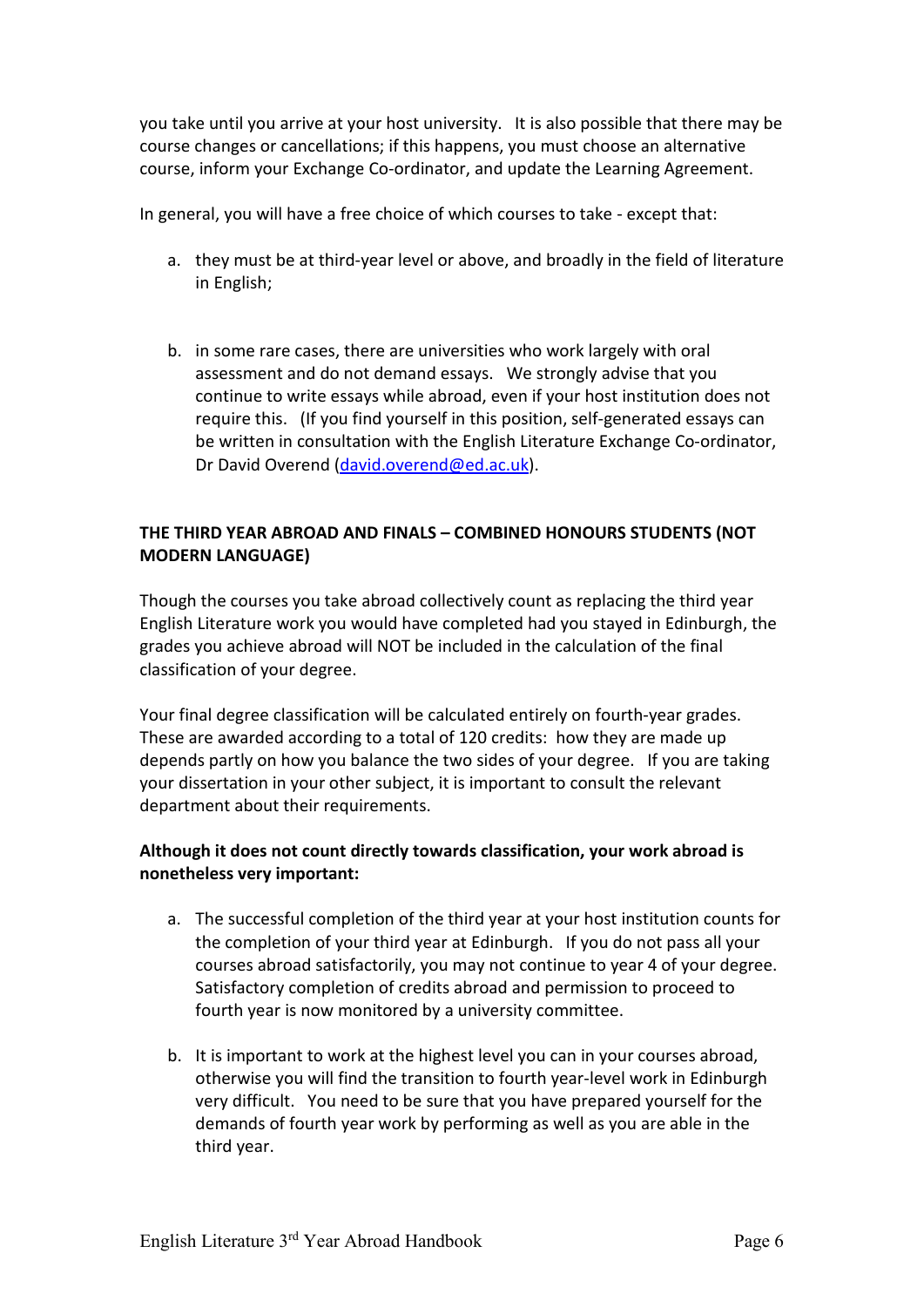- c. During your fourth year you are likely to be making applications for jobs, for further training or for postgraduate study. At that stage the only evidence of your ability that will be available to prospective employers, funding agencies or even referees is the transcript of your marks from your host university. A poor third year transcript will obviously jeopardise your chances.
- d. In order for you to pass into fourth year, it is vital that we receive your host university's official transcript demonstrating that you have passed a full year's complement of courses.

#### **CONTACT**

You can see for the reasons discussed above that it is important to keep in touch with the Department while you are away, to sort out potential problems as they arise, and to make sure you receive information from us. In particular, you will need to obtain your application form for fourth-year courses, which is usually sent out in early Spring (February-March) of your Third Year.

#### Consequently:

- a. Keep in contact with the English Literature Exchange Co-ordinator: this is Dr David Overend in Semester One [\(david.overend@ed.ac.uk\)](mailto:david.overend@ed.ac.uk)
- b. For those on an Erasmus exchange, the English Literature department also has a centralised ERASMUS email address to which enquiries may be directed [\(Erasmus@ed.ac.uk\)](mailto:Erasmus@ed.ac.uk).

## **SECTION THREE: THIRD YEAR ABROAD - COMBINED HONOURS WITH A MODERN EUROPEAN LANGUAGE**

#### **THE ENGLISH/SCOTTISH LITERATURE COMPONENT OF YOUR DEGREE**

Your degree will be made up of 20 credit units amounting to a total of 240 credits. 140 of those will be derived from work you do on the language side of your degree. The English or Scottish Literature component will amount to 100 credits, and will be made up as follows:

• A Long Essay (**ENLI10265**) of 6,000 words on a topic in English Literature, researched and written in third year while you are away, and submitted to the department in September when you return. This is worth a total of 40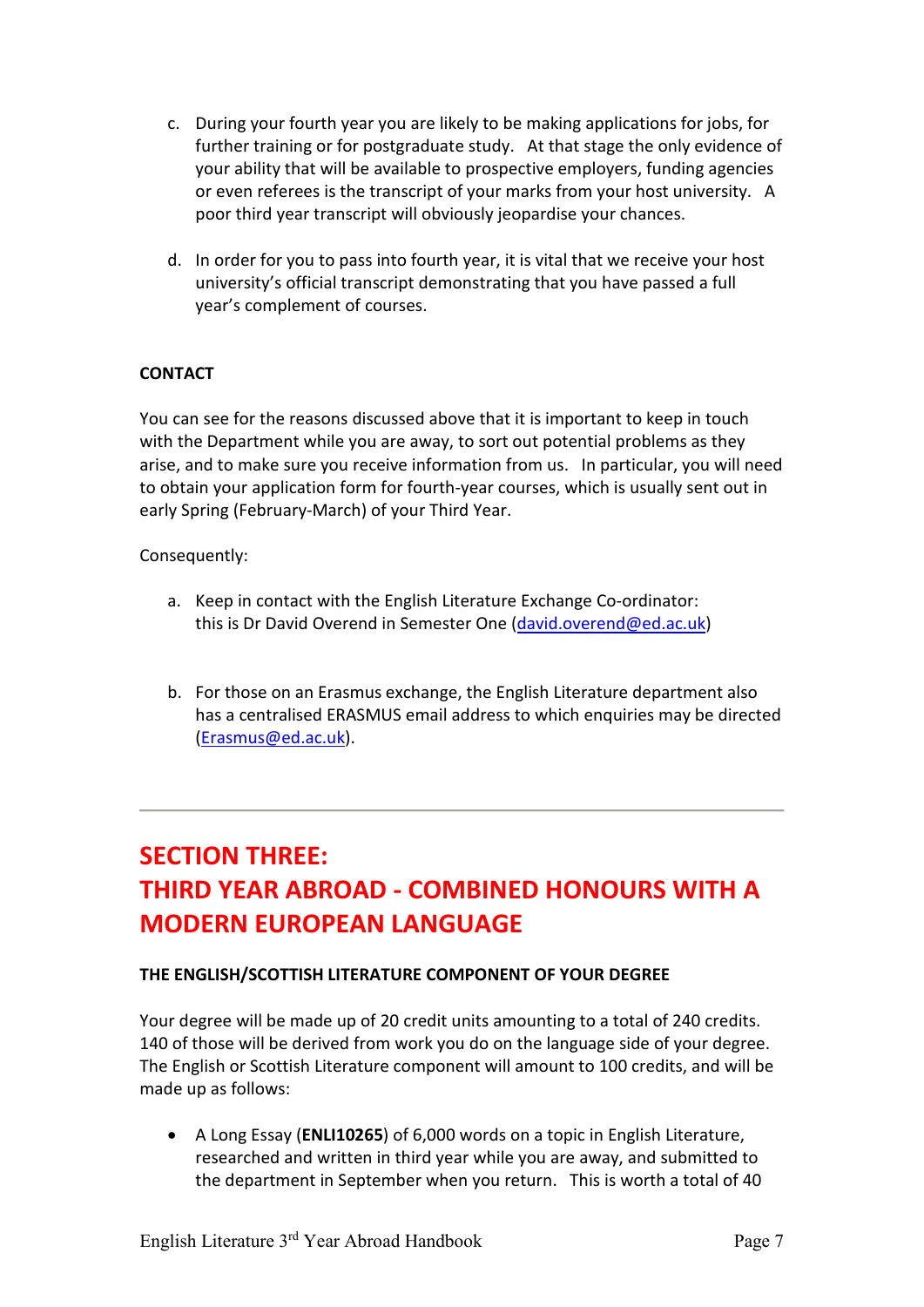credits. Further information about the English Literature Long Essay is provided below.

• In fourth year, English Literature Courses amounting to 60 credits, including two Option courses and two Critical Practice courses.

#### **The Fourth Year English or Scottish Literature courses taken on your return will consist of:**

| <b>FOURTH YEAR</b>                                                           | <b>Credits</b> |
|------------------------------------------------------------------------------|----------------|
| Semester 1                                                                   |                |
| Option course                                                                | 20             |
| <b>EITHER Critical Practice: Performance OR Critical Practice:</b><br>Poetry | 10             |
| <b>Semester 2</b>                                                            |                |
| Option course                                                                | 20             |
| <b>EITHER Critical Practice: Prose OR Critical Practice: Criticism</b>       | 10             |
| Tota                                                                         | 60             |

#### **WORK ABROAD**

We understand that you may be on an exchange which doesn't entail placement at a University which teaches English Literature. If this is the case, then it is important that you consider how and when to ensure that you have access to internet and electronic resources for work on your Long Essay. You will continue to have access to all the electronic resources provided by Edinburgh University Library.

If you are studying at a University whilst on your year abroad, then you may wish to consider taking some English Literature courses at an appropriate level at the host university. This will not only support your work on the Long Essay, but will help you to prepare for your fourth year work in Edinburgh. Any such courses taken would be over and above the requirements stipulated by your other subject area. If you do not do this you are likely to find the transition to work at fourth year-level very difficult. Marks for these courses will NOT, however, count directly to your degree.

#### **CONTACT**

It is important to keep in touch with the Department while you are away, to sort out potential problems as they arise, and to make sure you receive information from us. In particular, you will need to obtain your application form for fourth-year courses, which is usually sent out in late Spring (mid-March) of your Third Year.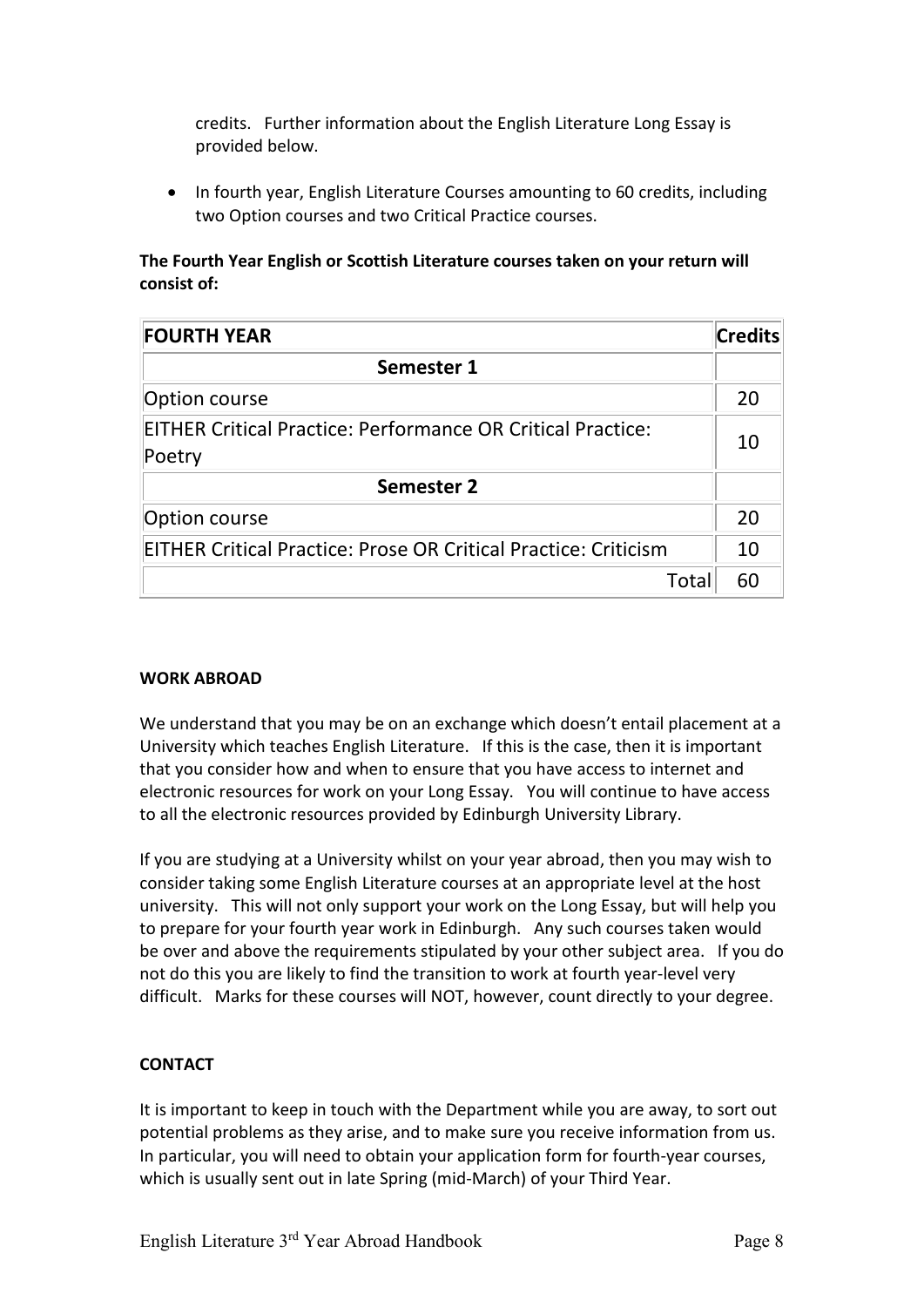#### Consequently:

- a. Keep in contact with the English Literature Exchange Co-ordinator: this is Dr David Overend [\(david.overend@ed.ac.uk\)](mailto:david.overend@ed.ac.uk).
- b. For those on an Erasmus exchange, the English Literature department also has a centralised ERASMUS email address to which enquiries may be directed [\(Erasmus@ed.ac.uk\)](mailto:Erasmus@ed.ac.uk).

#### **THE LONG ESSAY [English Literature Long Essay (Modern European Languages) ENLI10265]**

At 40 credits, the long essay is the equivalent of two Honours courses and a significant element of your overall final assessment for the English Literature element of your degree. It is therefore a substantial piece of work which should be given care and consideration, and demonstrate an ability to work at the appropriate level for Honours. Although this can initially seem like a daunting and unfamiliar task, in writing your Long Essay, you will draw upon all the skills you have been developing since you started studying English Literature – reading critically, analysing arguments, assessing evidence, and writing effectively. It is also worth giving consideration to what you topic you might like to work on over the summer. You are welcome to email the Exchange Co-ordinator, Dr David Overend  $(david.overend@ed.ac.uk)$  $(david.overend@ed.ac.uk)$ , for initial advice.

At the same time, however, we recognise that you will not be working on this piece under the same conditions, or at the same point in your degree, as students undertaking a fourth year dissertation here in Edinburgh. Our expectations and marking of the essay will be shaped by this recognition. The word limit is **6,000 words**, based on the main body of your essay, including all notes but excluding your Works Cited list. For English Literature essays, we do expect you to write as close to that stipulated word count as you can. We do not allow for any built-in margin. Writing to a specific word limit is a very useful skill in later life and this is a really good time to learn it. If your essay falls substantially short of the word length required, it is unlikely to be of the required standard, which will be reflected in the mark. Your essay may not receive a pass mark if it is less than half the required length. Excessively long essays will not be marked beyond that limit.

Because it is a formally-examined element of your final degree result, no extensions can be given. If you encounter any problems whilst working on it, however (personal, circumstantial etc), please get in contact with the English Literature Exchange Co-ordinator: Dr David Overend [\(david.overend@ed.ac.uk\)](mailto:david.overend@ed.ac.uk).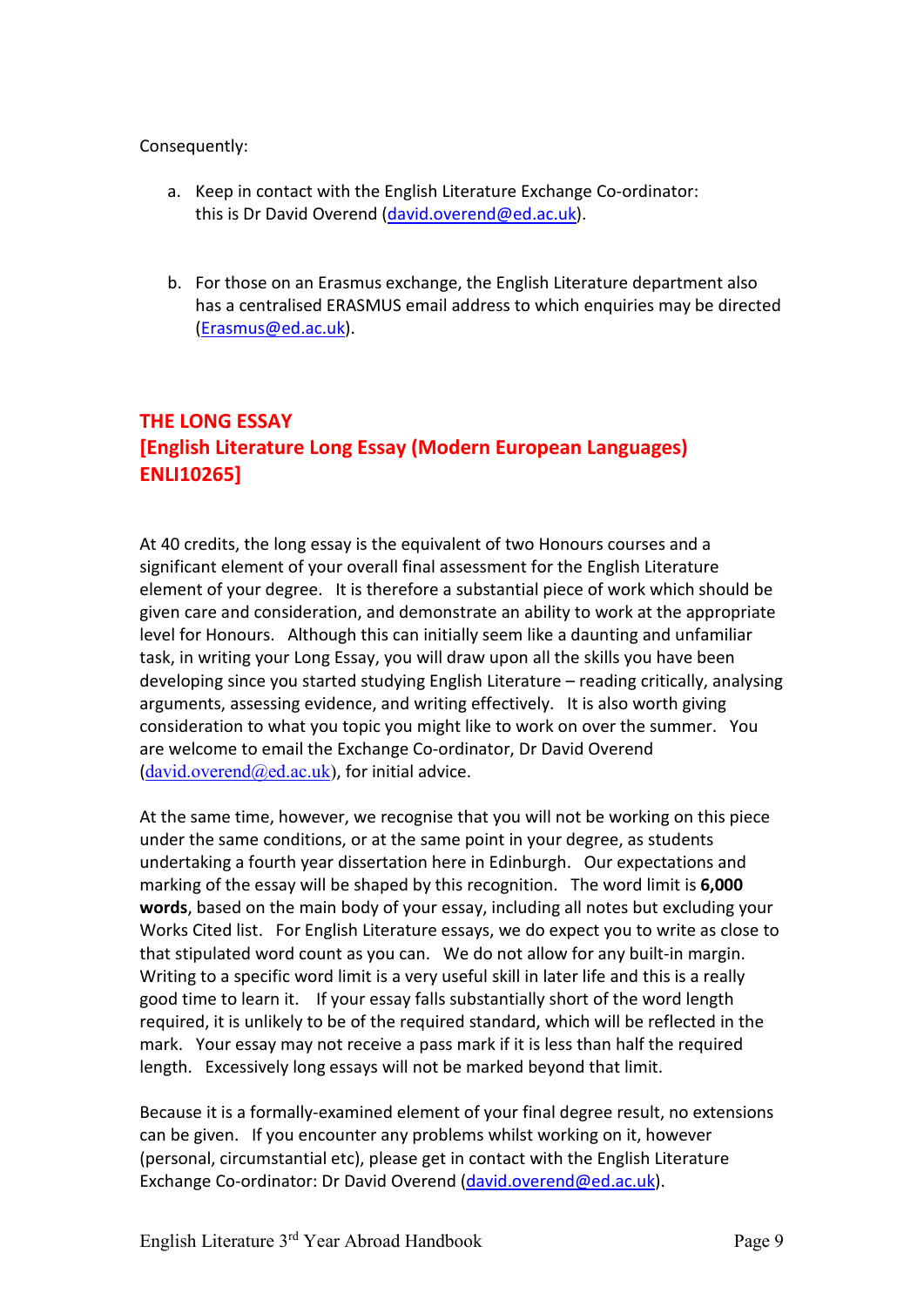In order to help you prepare and plan the Long Essay, you are asked to identify the general field in which you want to work early in the academic year (by mid-October), in order to make sure you know what you are working on and have enough time to develop it. On the basis of this provisional title, you will be assigned a Long Essay Advisor with whom you will be in contact until the end of April. Please see the 'Timetable at a glance' section below for further details.

**Submitting the provisional title** In thinking about possible topics in the initial stage, you are free to approach members of the department with the relevant research interests for advice. Se[e https://www.ed.ac.uk/literatures-languages](https://www.ed.ac.uk/literatures-languages-cultures/english-literature/staff)[cultures/english-literature/staff](https://www.ed.ac.uk/literatures-languages-cultures/english-literature/staff) for a list of email addresses.

The field or topic must be registered, by email, with Dr David Overend [\(david.overend@ed.ac.uk\)](mailto:david.overend@ed.ac.uk), by the end of teaching week 4 of Semester 1:

#### **Friday 11th October 2019**

- Please note: you do not need to register the precise wording of your title at this stage, but must give a clear indication of the topic area: e.g. 'the novels of Elizabeth Gaskell', 'Masculinity in 20th century fiction', 'Medieval dream poetry', 'Postmodernism and narration'.
- Please put 'Long Essay' in the subject area of the email. Include your full name and your degree in the body of the email, then give a short description of your field or topic. This will be acknowledged, and if it is felt that your topic needs refining you will be advised of this.

If there appear to be any potential difficulties or concerns about the proposed topic, then the Exchange co-ordinator, Dr Salter will be in touch with you. This may happen if the topic

- appears unworkable because it is too broad or too narrow.
- is not on an appropriate area.

It should not, for example, be entirely on primary works in translation (eg the plays of Ibsen, the novels of Gabriel Garcia Marquez), because this is a Long Essay for the department of English Literature. But you are welcome to include some work in translation in comparison to works in English (e.g. Ibsen and Shaw, Marquez and Rushdie)

Likewise, though you may wish to include analysis of other media, such as film, television, or fine art, any such material should occupy less than 50% of your attention

• or it seems likely that it would be very hard to get appropriate material, or advice.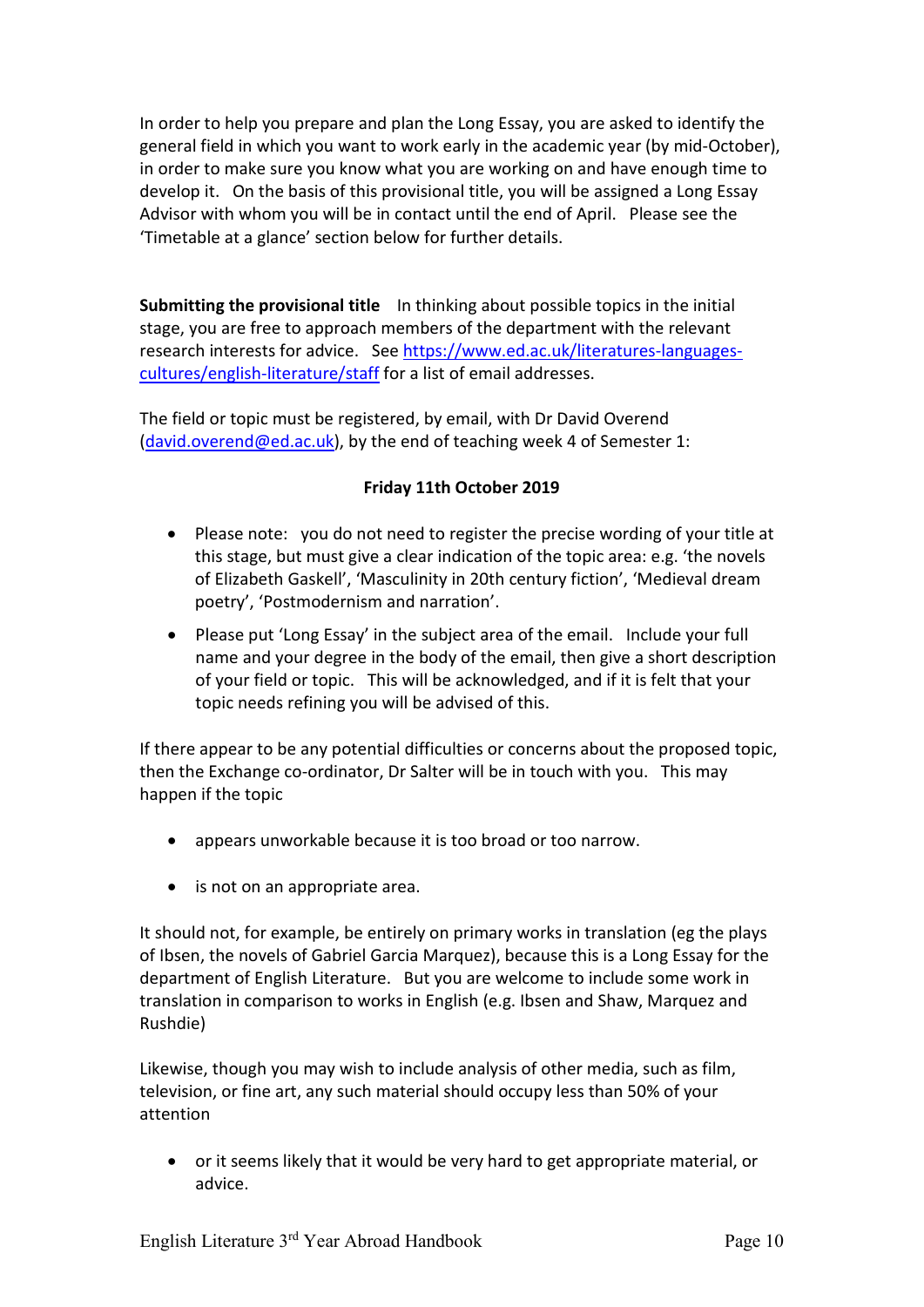But the main thing is to know by the end of week 4 of Semester 1 that you have decided on an area that interests you enough, which is manageable in 6,000 words, and for which you have appropriate resources to work on it independently for this period of time.

#### **What is the Long Essay?**

Your Long Essay should be an independent piece of work. It is not expected to be a wholly original contribution to knowledge, but it must be original in the sense of being an independent piece of writing: in other words, based on wide reading, and giving evidence of your own understanding and analysis of your subject. It usually covers a narrower field than a course based on lectures and seminars, and requires more thorough reading. Students are expected to demonstrate their ability to engage critically and analytically with relevant primary texts and appropriate secondary criticism. Your Long Essay must have a clear focus with definable boundaries. You will therefore need to find a research question, engage with relevant literature, and plan a schedule.

#### **Choosing the topic**

You may want to write on an area you are not going to get the chance to study elsewhere in the curriculum. There is a general rule that material must not be repeated in final assessments, so it is important not to choose a topic that may overlap too extensively with any course that you hope to take in your fourth year in Edinburgh.

In terms of scope there is no simple mechanical rule for the number of texts to be included. But a study of a single novel is not likely to be appropriate. If you specify only one or two primary texts, you would need to ensure that there is an engagement with historical, theoretical or cultural contexts sufficient for the essay to constitute a substantial and challenging piece of work. Only in some exceptional cases (*The Canterbury Tales*, *Paradise Lost*, *Ulysses*) would the study of one text alone be sufficient.

Equally, you should be careful to establish the kind of focus within your chosen field that will make the project manageable. You should not attempt an essay that is too ambitious or which cannot be delimited in a way that is appropriate to this 6,000 word exercise in independent study.

Most of all, the essay needs a clearly signposted argument and a sense of direction and purpose. It should combine some close textual analysis with an engagement with broader historical contexts or theoretical paradigms. Although your final title might not be phrased as a question, you should nevertheless ask yourself tacitly: 'what question is it that I am seeking to address or to answer?' The department is not necessarily expecting something original, but a good, independent critical argument about your chosen subject.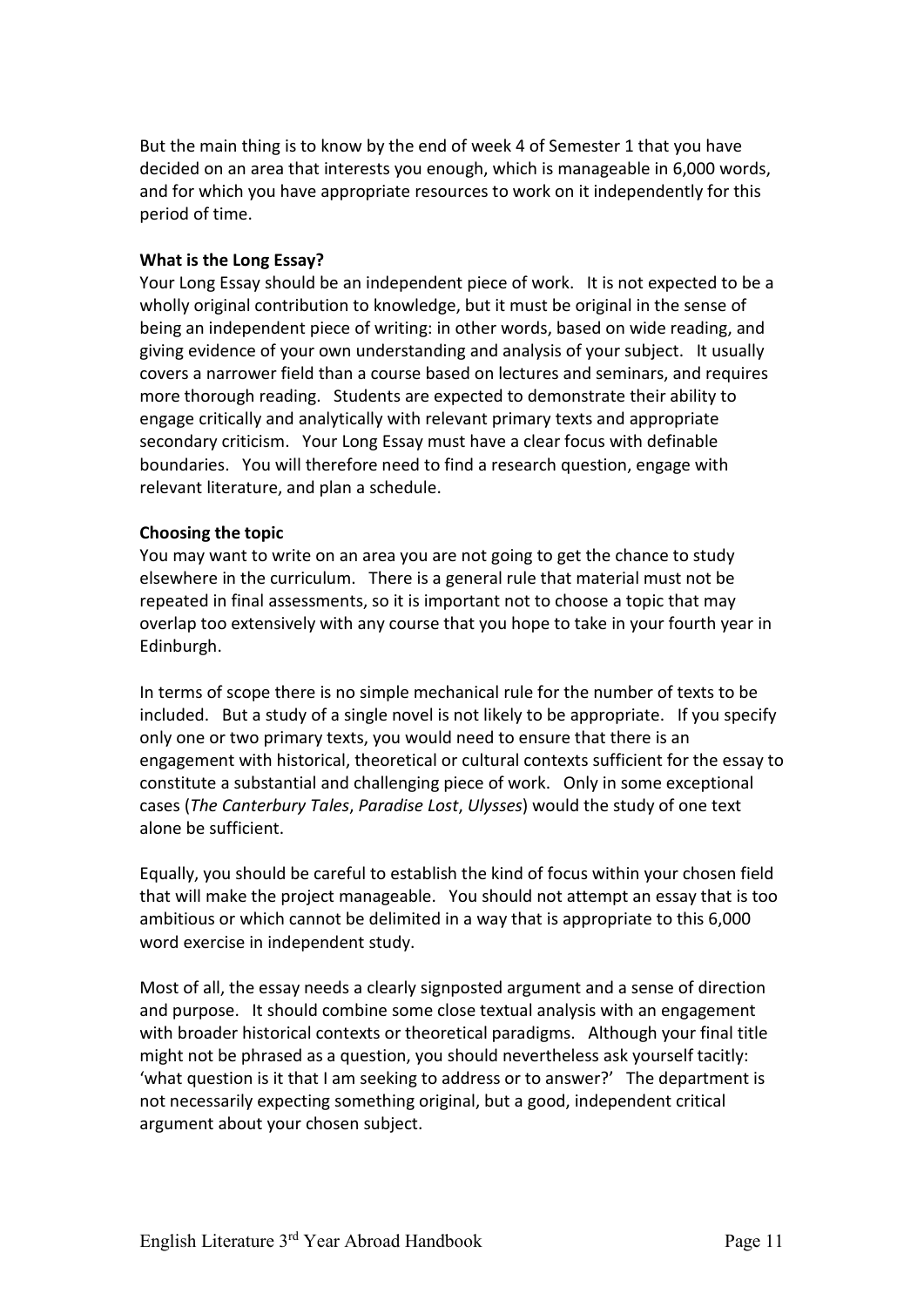**The advisory process** You will be assigned a Long Essay Advisor shortly after registering your title. A list of allocations will be sent out by the Exchange Coordinator, Dr Overend. **Please note: It is up to you to get in touch with your Advisor.**

Your advisor will be able to provide general advice on practical issues such as building a list of secondary reading; organisation and structure; and appropriate research questions. They may also be able to help you to refine the exact title and direction of your Long Essay. However, they may refer you to a specialist in your research area for more detailed email discussion of the topic or texts on which you are working. Staff will not, however, be able to read full drafts of work. The Long Essay is intended to demonstrate students' ability to **work independently.**

You may continue to consult by e-mail with members of staff until the end of April 2020. You should expect to be working on it through the year, ensuring work and research continue steadily, and not completing it in a rush over the summer when you return from abroad. You are strongly advised to take advantage of the time in which you are able to gain advice from your Advisor. After that date, you must work independently.

#### **Timetable at a glance**

- Provisional title by the end of week 4 in Semester One
- Allocation of Advisor by the end of week 5 in Semester One
- Email consultation and discussion October 2019 to April 2020
- Submission September 2020

**The writing process** By Christmas you might expect to have done a significant amount of reading. By February or March, you might expect to be in a position to begin drafting the Long Essay itself. As it is an independent piece of research, rather than arising from a course, you should aim to leave time for more than one draft. It would be sensible to aim to complete the first draft by the end of your time abroad, giving yourself time over the summer for the refinement and redrafting.

#### **General Advice**

On any topic, there are huge numbers of books you could be reading. Remember that you don't have to read everything. You need to be self-disciplined and know when to stop.

• In guiding your time- and task-management, draw up a list of tasks that you have to do, and draw up a realistic timetable in which to fulfil them.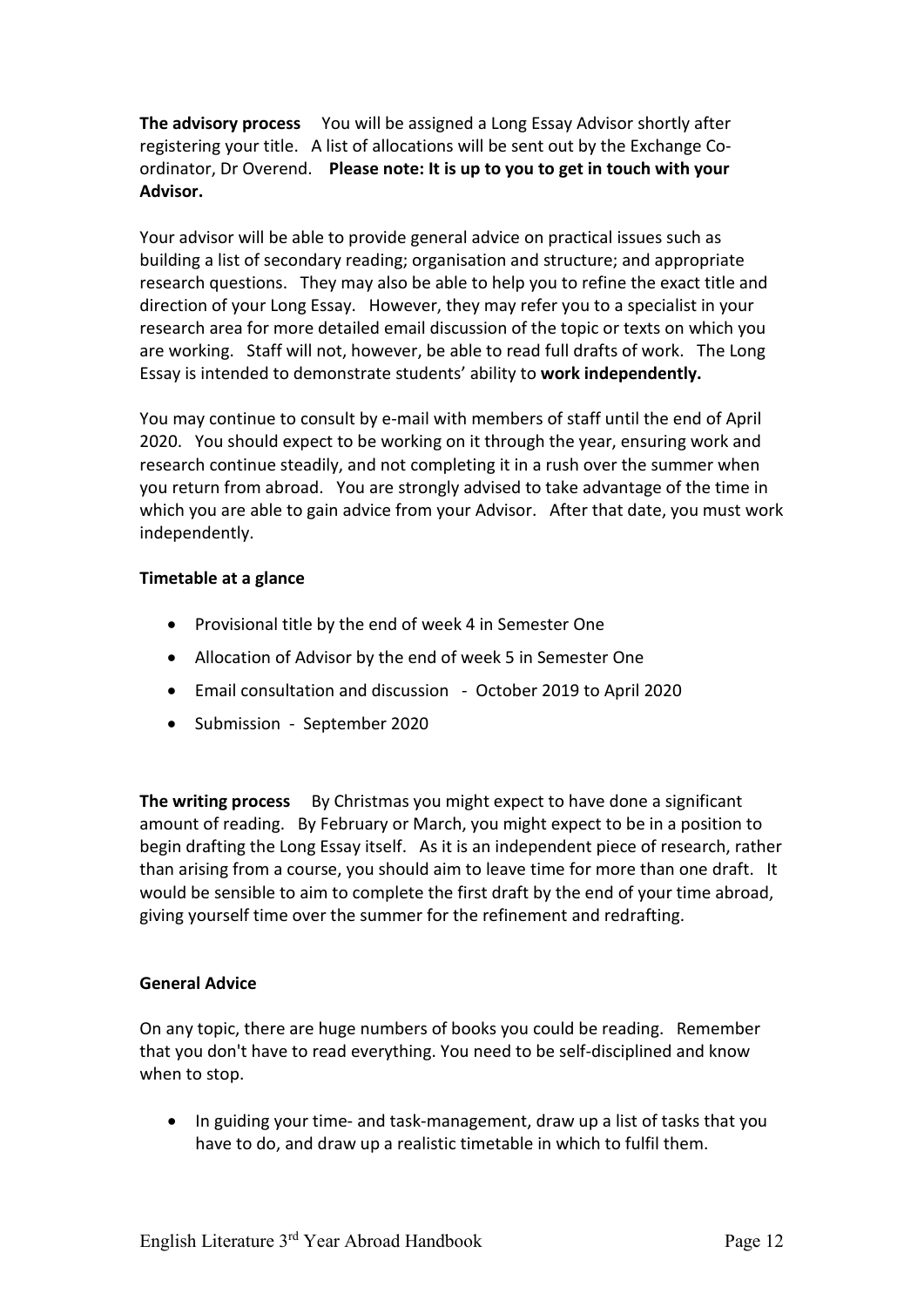- In the early stages, your main aim will be to establish a topic, read your primary texts and explore existing criticism in your chosen field. You should take notes and begin to formulate your argument.
- You should have a clear idea of the structure of your Long Essay and set yourself deadlines for covering the necessary materials. Be realistic. There is no point in setting goals that you will never attain. However, you should build in time for slippage as it may take longer to do a particular piece of work than you planned.
- You need to make sure that you leave enough time for completion of a final draft, and for editing it. You should aim to complete a final draft at least two weeks before the deadline, leaving the remaining time for editing and for checking – including ensuring that quotations you've used exactly match the original text in the source from which you've taken them. *Editing is as important as writing: be sure to leave enough time for this.*
- You might find the following resources helpful:

Fabb, Nigel and Alan Durant. *How to Write Essays and Dissertations: A Guide for English Literature Students .* 2nd edition. London: Longman, 2005.

Fowler, Alastair. *How to Write.* Oxford: Oxford University Press, 2006

Greetham, Bryan. *How to Write Better Essays.* Basingstoke: Palgrave, 2001.

Taylor, Gordon. *A Student's Writing Guide: How to Plan and Write Successful Essays.* Cambridge: Cambridge University Press, 2009.

#### **Presentation**

Long Essays must be word-processed using a standard application such as Microsoft Word. You should also ensure that you use the standard Times New Roman font, font size 12, and that your work is double-spaced, with ample margins. Pages should be numbered. A **word count**, including the main body of your essay and all notes and quotations but excluding your Works Cited list, should be added. The essay, including title page with essay topic, the main body of the essay and the list of Works Cited, must be saved as a single document, with a page break inserted between each element. **One copy should be submitted, in electronic form**. Please ensure that the file contains only the essay you are submitting, and that it is clearly identified according to the format given below. A filename such as <YourExamNumber>-LongEssay.doc would be appropriate.

The following headings must appear on the first page of the Essay (the "title page"):

- "ENGLISH LITERATURE LONG ESSAY (Modern European Languages)"
- The title of the essay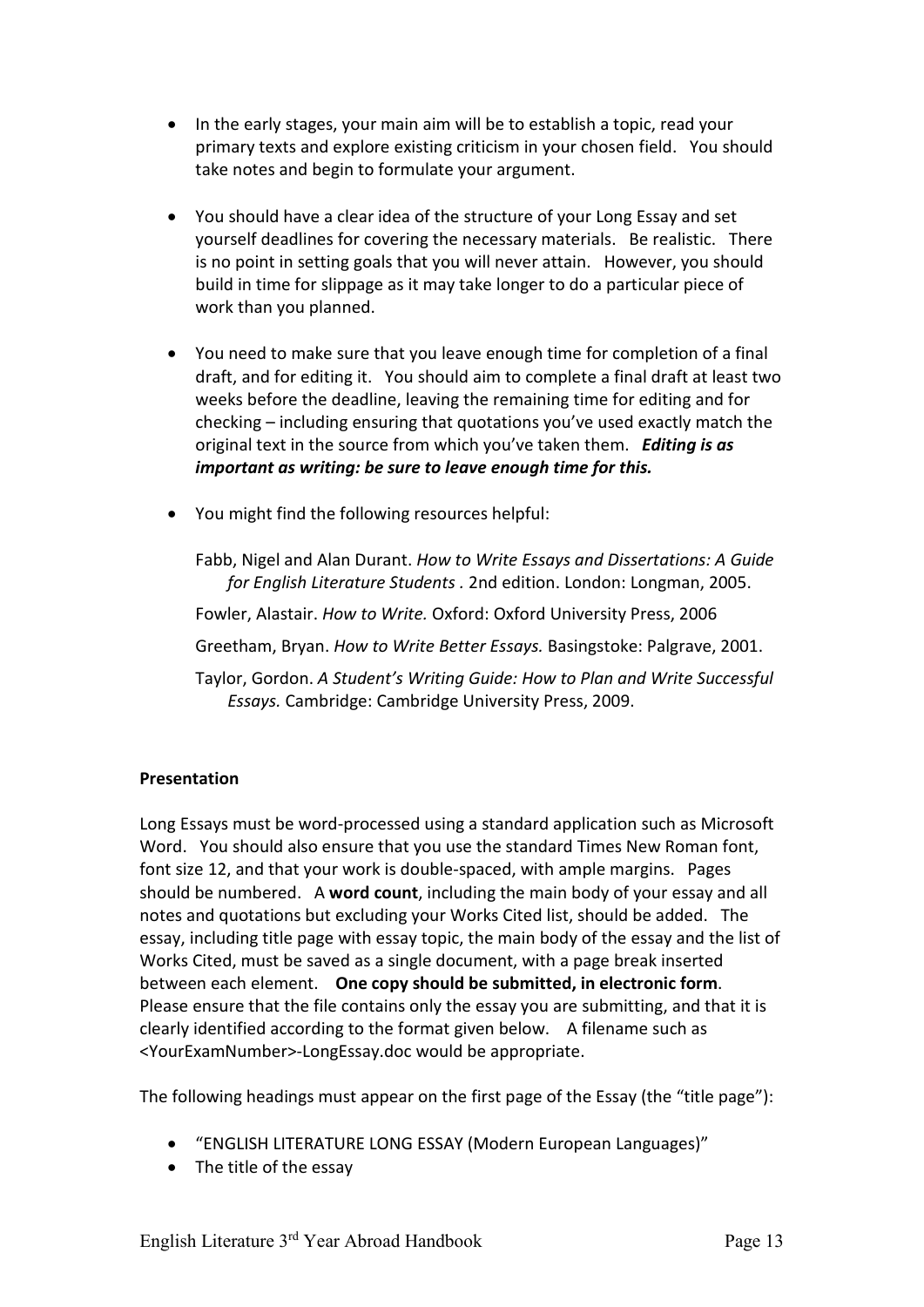- your examination number
- the word count

Please make sure that your name does NOT appear anywhere on the Essay itself, so that each copy can be marked anonymously.

The Essay must include a Works Cited list, giving bibliographic details for books, articles or other sources quoted or mentioned in the essay.

In the text, normal conventions regarding presentation, quotation and reference should be adopted. Essays which do not observe the conventions of scholarly presentation will be penalized. Please consult the **English Literature Writing Guide** on a link from the following web page:

[https://www.ed.ac.uk/literatures-languages-cultures/english](https://www.ed.ac.uk/literatures-languages-cultures/english-literature/undergraduate/current/handbooks)[literature/undergraduate/current/handbooks](https://www.ed.ac.uk/literatures-languages-cultures/english-literature/undergraduate/current/handbooks) for details of these conventions.

#### **Bibliography/Works Cited**

The Bibliography/Works Cited should follow MLA style, as summarised on the Department's 'Stylesheet', to be found in the **English Literature Writing Guide** mentioned above, pp.11-16.

Your primary texts (i.e. the literature you discuss) should be listed first, then critical/background material. If you wish, you may include books you have found useful but not cited in your text, in which case your list should be headed 'Bibliography and Works Cited'. A straightforward listing of Works Cited, though, is all that is formally required.

Note that the Department's Stylesheet is a deliberately basic guide. If you find that you need further advice on eventualities it does not cover (referencing interviews, or material from other media, for example) the Stylesheet offers a web address from which such advice should be available.

The Long Essay must be your own work. It will be assessed for plagiarism using upto-date detection software, and penalties will be applied if necessary. Do not take any risks. Use a consistent system of referencing and acknowledge all sources. Plagiarism can be deliberate or accidental: neither is acceptable practice and both can result in penalties. Deliberate plagiarism occurs when students intentionally copy out passages verbatim from books or articles, or download material from the internet, without properly acknowledging the source. Unintentional plagiarism is usually the result of sloppy note-taking. Be sure to write down your sources carefully when taking notes and then cite that source in your Long Essay, using quotation marks where appropriate.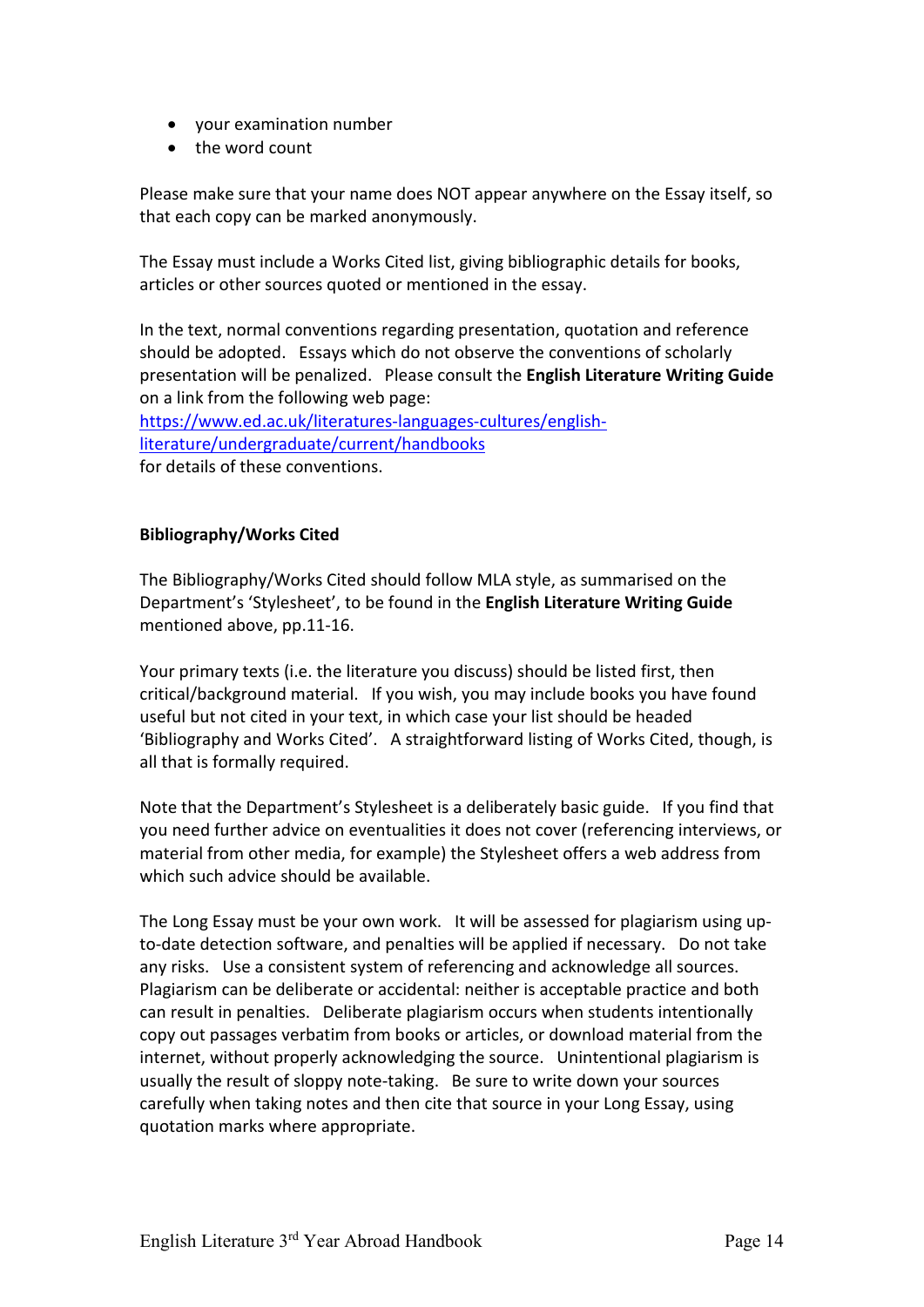Copying other students' essays is cheating and also counts as plagiarism. Although discussion between students is encouraged, all coursework is accepted for assessment on the understanding that it is the student's own work. In short, failure to acknowledge other people's work will not be tolerated. Serious cases of plagiarism will normally lead to automatic failure of the whole course, and may also lead to action under the University's Code of Discipline.

Further information can be found at:

[https://www.ed.ac.uk/schools-departments/literatures-languages-cultures/english](https://www.ed.ac.uk/schools-departments/literatures-languages-cultures/english-literature/undergraduate/current/academic-matters/plagiarism)[literature/undergraduate/current/academic-matters/plagiarism](https://www.ed.ac.uk/schools-departments/literatures-languages-cultures/english-literature/undergraduate/current/academic-matters/plagiarism)

[https://www.ed.ac.uk/academic-services/students/conduct/academic](https://www.ed.ac.uk/academic-services/students/conduct/academic-misconduct/plagiarism)[misconduct/plagiarism](https://www.ed.ac.uk/academic-services/students/conduct/academic-misconduct/plagiarism)

[https://www.ed.ac.uk/arts-humanities-soc-sci/taught-students/student](https://www.ed.ac.uk/arts-humanities-soc-sci/taught-students/student-conduct/academic-misconduct)[conduct/academic-misconduct](https://www.ed.ac.uk/arts-humanities-soc-sci/taught-students/student-conduct/academic-misconduct)

Remember the risk of plagiarism. Failure to acknowledge influences or to reference properly are its lower slopes.

Check your final text carefully for misprints and typing errors. There will be more of these than you think, and they can easily create a bad impression of carelessness, even in an otherwise good essay.

Make sure you keep your own copy of the Long Essay, in hard copy as well as in electronic form in case of accidents. The Long Essay is regarded as a Finals paper and, once submitted, cannot be returned to you.

#### **Submission**

Your Long Essay should be submitted by **2 pm on Friday 18th September 2020** at the latest.

Essays should be submitted **electronically**. No hard copy is required.

You must ensure that you have sufficient time to upload your electronic copy before the deadline. Computer problems cannot be accepted as a legitimate excuse for late submission, other than in the case of a general failure affecting the university network.

• **Electronic submission** will take place via the Turnitin interface on the English Literature Long Essay (Modern European Languages) LEARN section. You may need to click on the blue "Launch Learn" button in order to see the correct version of LEARN, i.e. the English Literature Long Essay (MEL) relating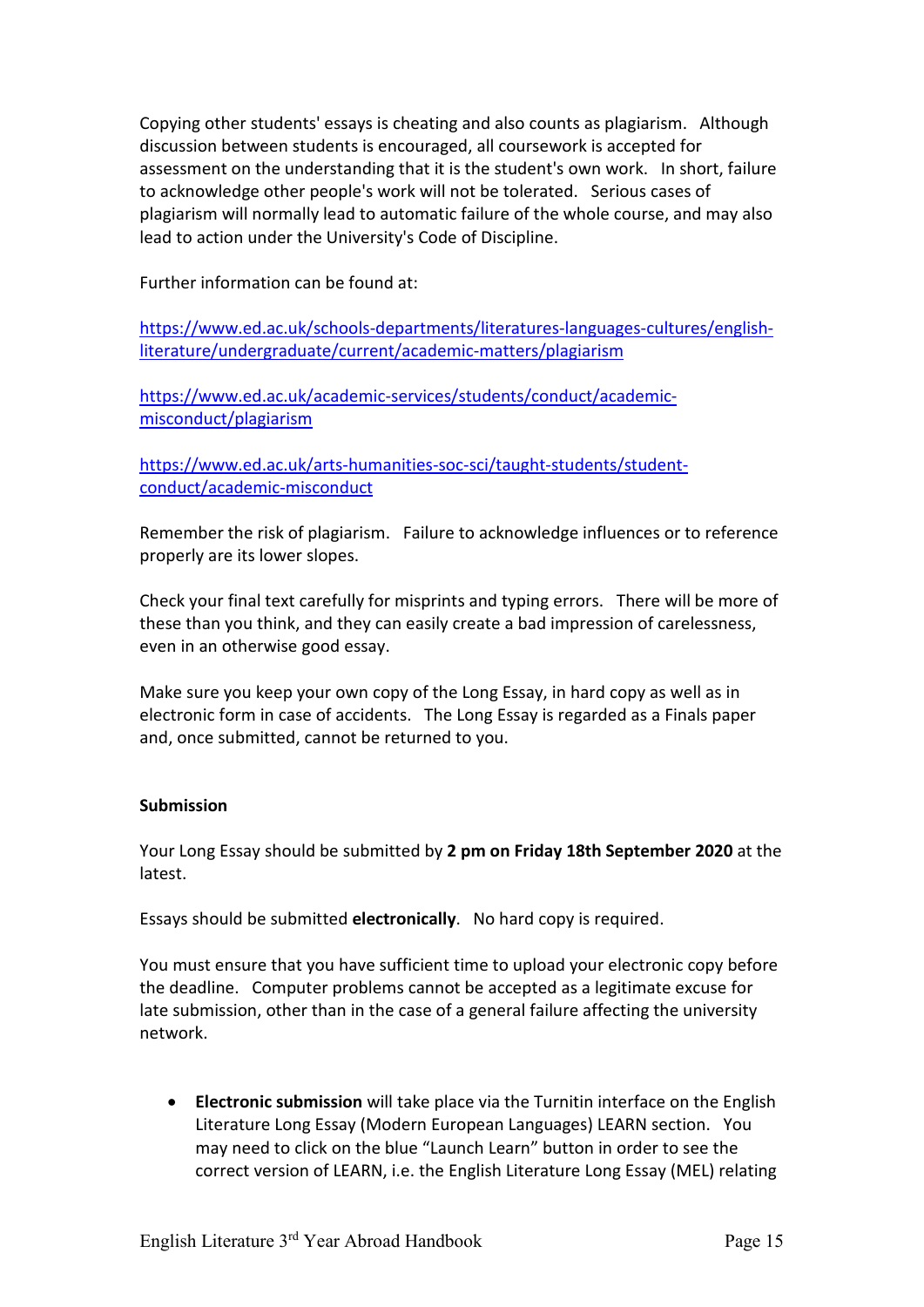to the session during which you were abroad. You are responsible for ensuring that the connection over which you submit your electronic copy is capable of uploading a Word document through Learn. This electronic version will be used to check for plagiarism.

Students must submit the long essay electronically by **Friday 18th September 2020**, before 2pm. *Turnitin* drop boxes are located in the English Literature Long Essay (Modern European Languages) LEARN section for the session during which you were abroad, accessible via MyEd.

Before submitting your work, you should check that you have followed the guidance on the required style and format for written work, which is contained in this Course Handbook.

Your **Exam Number** should be the sole identifier on your work - this is printed on your student card. (Please make sure that you do not include your name or Student Number anywhere in your project.)

When you submit your assignment you MUST:

- Include the Exam Number in the 'Submission title' field which you fill out as you upload your file to Turnitin. The preferred format is <YourExamNumber>- EssayTitle e.g. B012345-Essay-CharlesDickens (It is fine to abbreviate a long essay title.)
- Include the Exam Number in the submission itself, e.g. in the header or footer.

This is compulsory and failure to do so will result in the submission being deanonymised. Once this has happened, there is no way to re-anonymise it, so it will not be marked anonymously.

Please be especially careful to click on the button to CONFIRM your upload to Turnitin and wait to make sure that you receive a Digital Receipt. You should see the following appear on the screen: "*Congratulations - your submission is complete! This is your digital receipt. You can print a copy of this receipt from within the Document Viewer*". You should also receive an email from TurnitinUK with the subject "This is your TurnitinUK Digital Receipt". If you do not, log back in to View/Complete on the Turnitin dropbox right away and check your Long Essay is there. If it is not, you will be able to upload it. If you have any problems, please contact the Fourth Year course administrator.

#### **Extensions for the Long Essay**

If you are seriously unwell or suffering serious personal difficulties and unable to finish your Long Essay by the deadline after which late penalties are applied, you must apply for an extension in advance of the deadline. You should contact the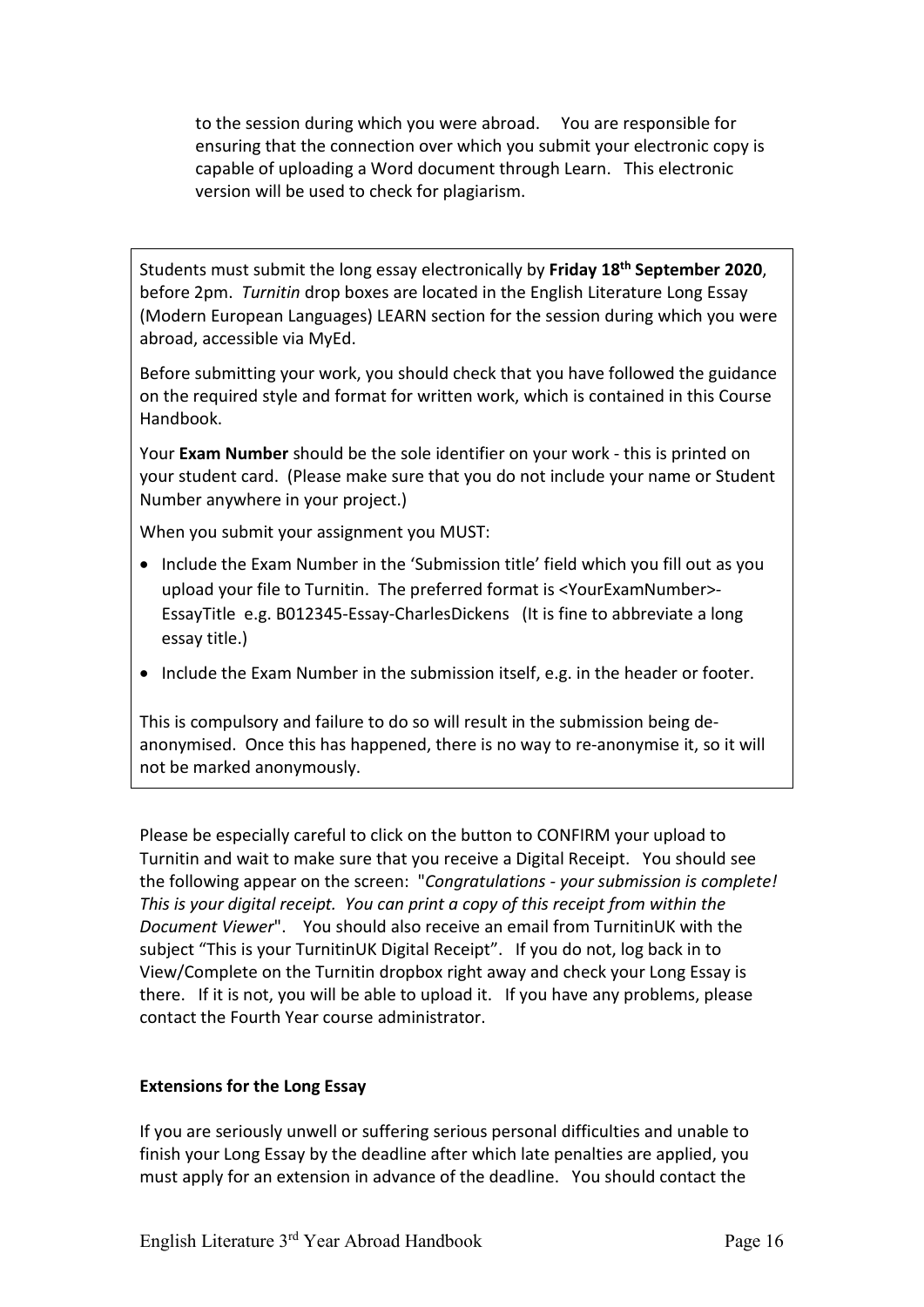Fourth Year Course Administrator in the first instance by completing the extension request form on this link:

[https://www.ed.ac.uk/literatures-languages-cultures/current-students/extension](https://www.ed.ac.uk/literatures-languages-cultures/current-students/extension-request)[request](https://www.ed.ac.uk/literatures-languages-cultures/current-students/extension-request)

Extensions of longer than 7 days are **not permitted**. If you are unable to submit work within the extended deadline, it is vital you contact your Personal Tutor immediately with a view to completing a Special Circumstance form. For more details see the following link: [http://www.ed.ac.uk/academic](http://www.ed.ac.uk/academic-services/students/assessment/special-circumstances/procedure)[services/students/assessment/special-circumstances/procedure](http://www.ed.ac.uk/academic-services/students/assessment/special-circumstances/procedure)

#### **Penalties for Late Submission of the Long Essay**

It is University policy to penalise late work.

You must submit your work in advance of the deadline. Penalties are exacted for late submission using the following scale:

| after 2 pm on <b>Friday, 18<sup>th</sup> September 2020</b> but before 2 pm on Saturday, 19th<br>September | - 5   |
|------------------------------------------------------------------------------------------------------------|-------|
| after 2 pm on Saturday but before 2 pm on Sunday                                                           | $-10$ |
| after 2 pm on Sunday, but before 2 pm on Monday                                                            | $-15$ |
| after 2 pm on Monday, but before 2 pm on Tuesday,                                                          | $-20$ |
| after 2 pm on Tuesday, but before 2 pm on Wednesday,                                                       | $-25$ |
| after 2 pm on Wednesday but before 2 pm on Thursday                                                        | $-30$ |
| after 2 pm on Thursday, but before 2 pm on the Friday after the deadline                                   | $-35$ |
| after 2 pm on Friday                                                                                       | zero  |

#### **Marking, Moderation and Feedback**

In accordance with QAA expectations, as specified in Chapter B6 of the UK Quality Code for Higher Education, the primary purpose of moderation is to ensure that assessment criteria are being applied fairly and consistently and that there is a shared understanding of the academic standards that students are expected to achieve. Moderation also provides an opportunity to assure the quality of feedback provided to students on their assessed work, in terms of its sufficiency, clarity, helpfulness and timeliness, and to comment on aspects related to the design and implementation of the assessment that may feed into future enhancements of the assessment.